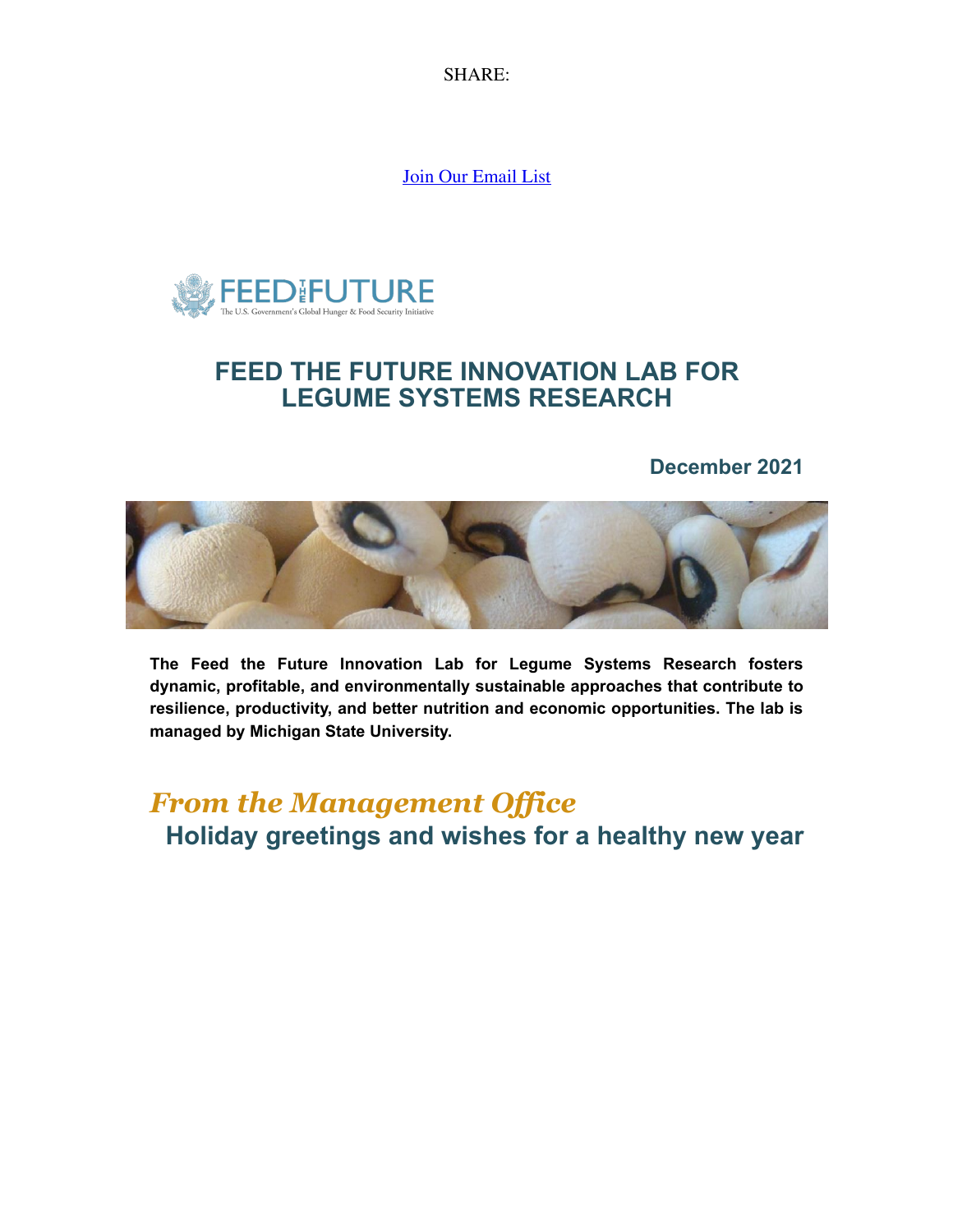

**H**oliday greetings from the entire team at the Feed the Future Innovation Lab for Legume Systems Research.

As we reflect on the events of 2021, we are thankful for the creative and dedicated researchers who continue to find creative and safe ways to further innovation in legumes as the world adapts to life amongst Coronavirus.

Best wishes for a safe and healthy 2022.

# *- SAVE THE DATE* **-**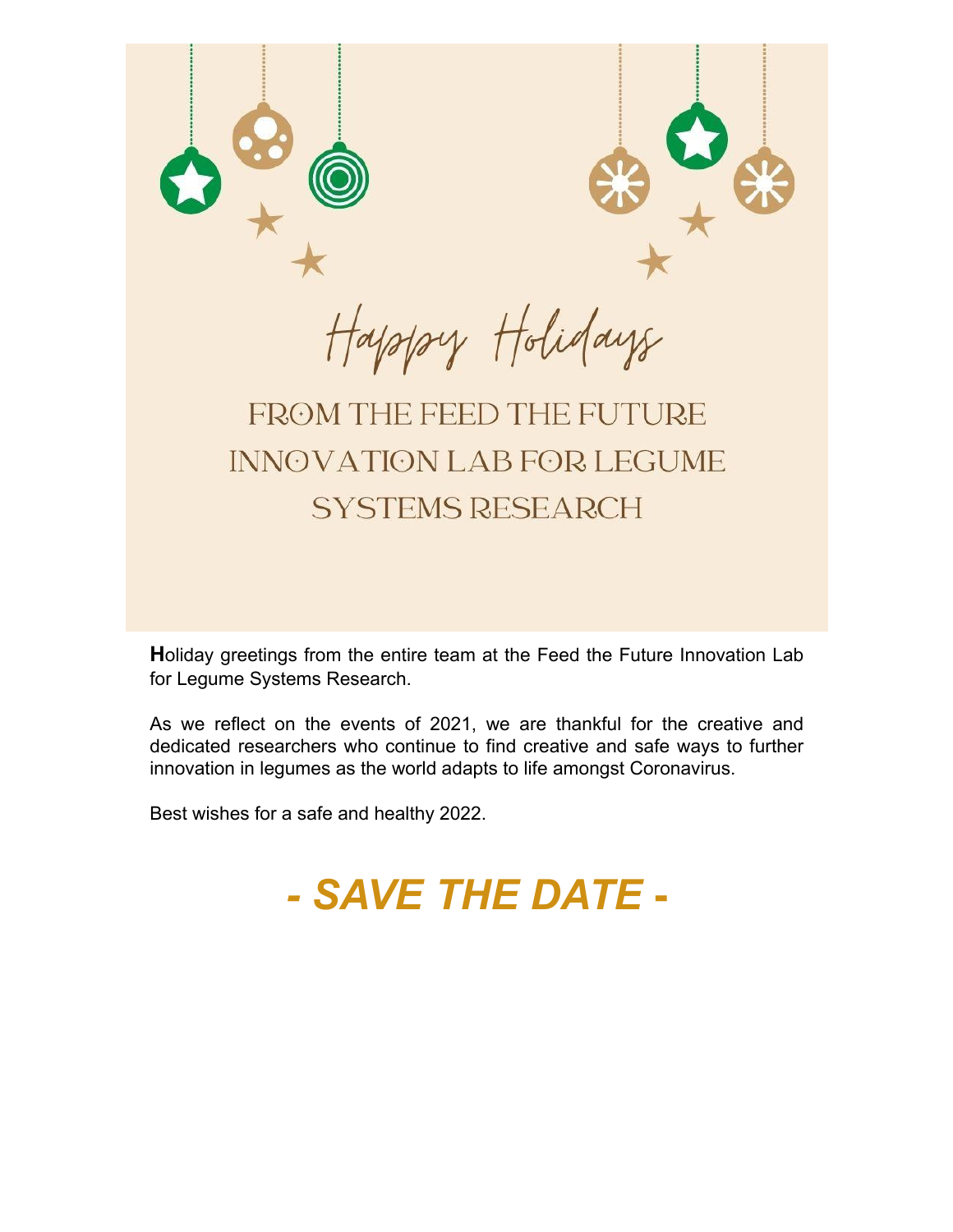

## Look for registration information coming soon

Attention Legume Lab Researchers: Please also save February 17 for internal project meetings

## *From the Field* **Workshop explores lentil systems in Nepal to identify innovation solutions needed to strengthen value chain**

**T**he Feed the Future Innovation Lab for Legume Systems Research, in partnership with the Nepal USAID Mission, held a twoday exploration of lentil systems in Nepal December 15 & 16. Over 65 lentil stakeholders attended the two-day event.



This interactive workshop featured global and local experts delving into the current state of lentil systems in Nepal, exploring current and future global lentil systems innovations. The conversation was further enhanced through an interactive discussion among all participants designed to identify innovative solutions to strengthen the entire value chain across Nepal.

Look for a more detailed report on workshop outcomes in the January edition of the Legume Lab news.